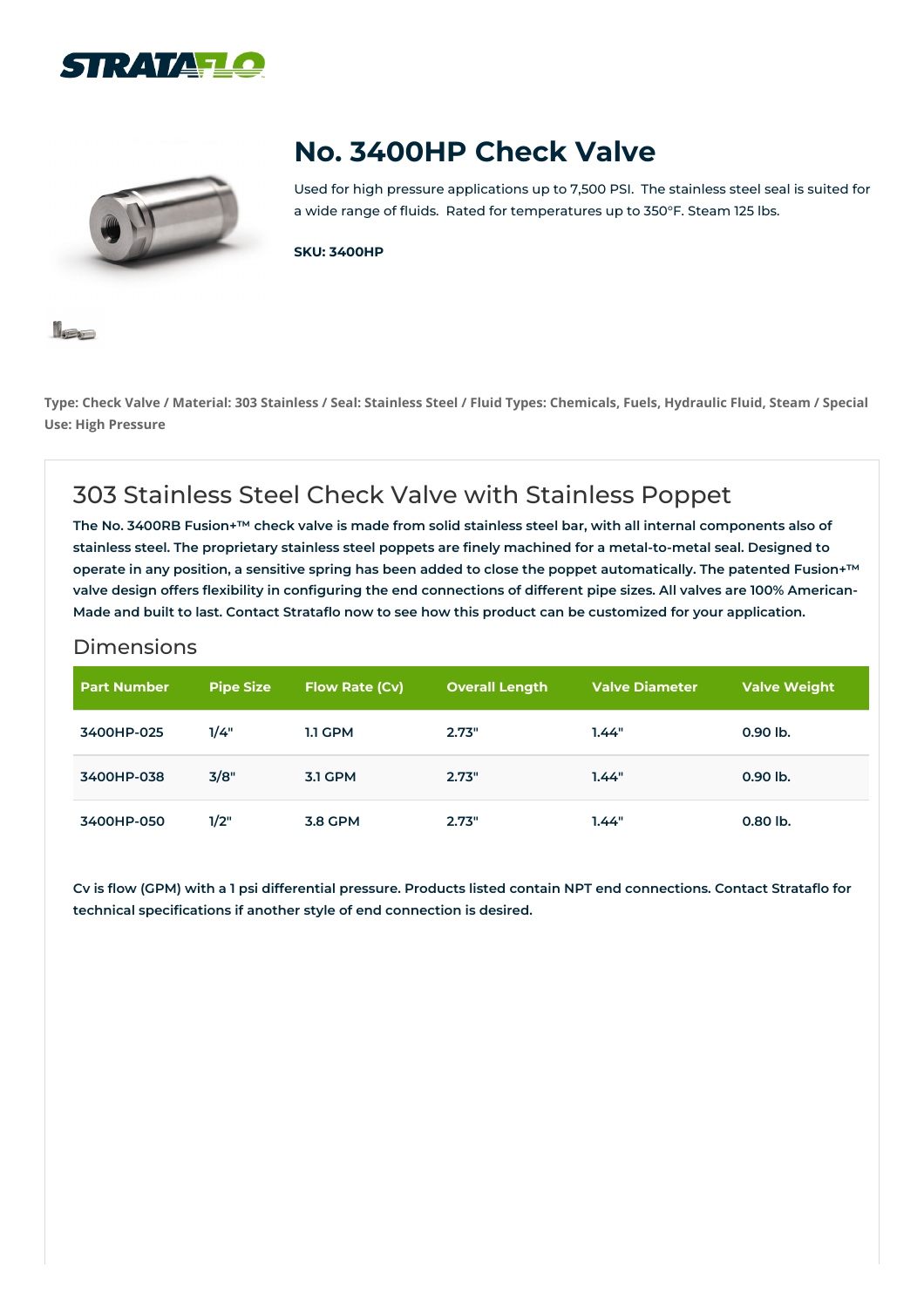## Materials & Operational Specifications

| <b>Part Name</b>              | <b>Specs</b>               |  |
|-------------------------------|----------------------------|--|
| <b>Body</b>                   | <b>303 Stainless Steel</b> |  |
| <b>Stem</b>                   | <b>303 Stainless Steel</b> |  |
| Poppet                        | <b>303 Stainless Steel</b> |  |
| <b>Spring</b>                 | <b>302 Stainless Steel</b> |  |
| <b>Spring Retainer</b>        | <b>303 Stainless Steel</b> |  |
| <b>Country of Origin</b>      | Made in the USA            |  |
| Max. Temperature              | 350°F                      |  |
| <b>Working Pressure</b>       | 7500 psi                   |  |
| <b>Cracking Pressure</b>      | 5 psi                      |  |
| <b>Opt. Cracking Pressure</b> | 20 and 40 psi              |  |

### You may also like…





No. 3400RB JIC Check Valve  $$46.04 - $82.40$ Type: Check Valve Material: 303 Stainless Seal: Stainless Steel Fluid Types: Chemicals, Drinking Water, Food and Beverage, Fuels, Hydraulic Fluid, Non-Potable Water, Steam Special Use: JIC Flared Ends

No. 3640RB Check Valve \$52.10 – \$94.60 Type: Check Valve Material: 316 Stainless Seal: Stainless Steel

Fluid Types: Chemicals, Drinking Water, Food and Beverage, Fuels, Hydraulic Fluid, Non-Potable Water, Steam